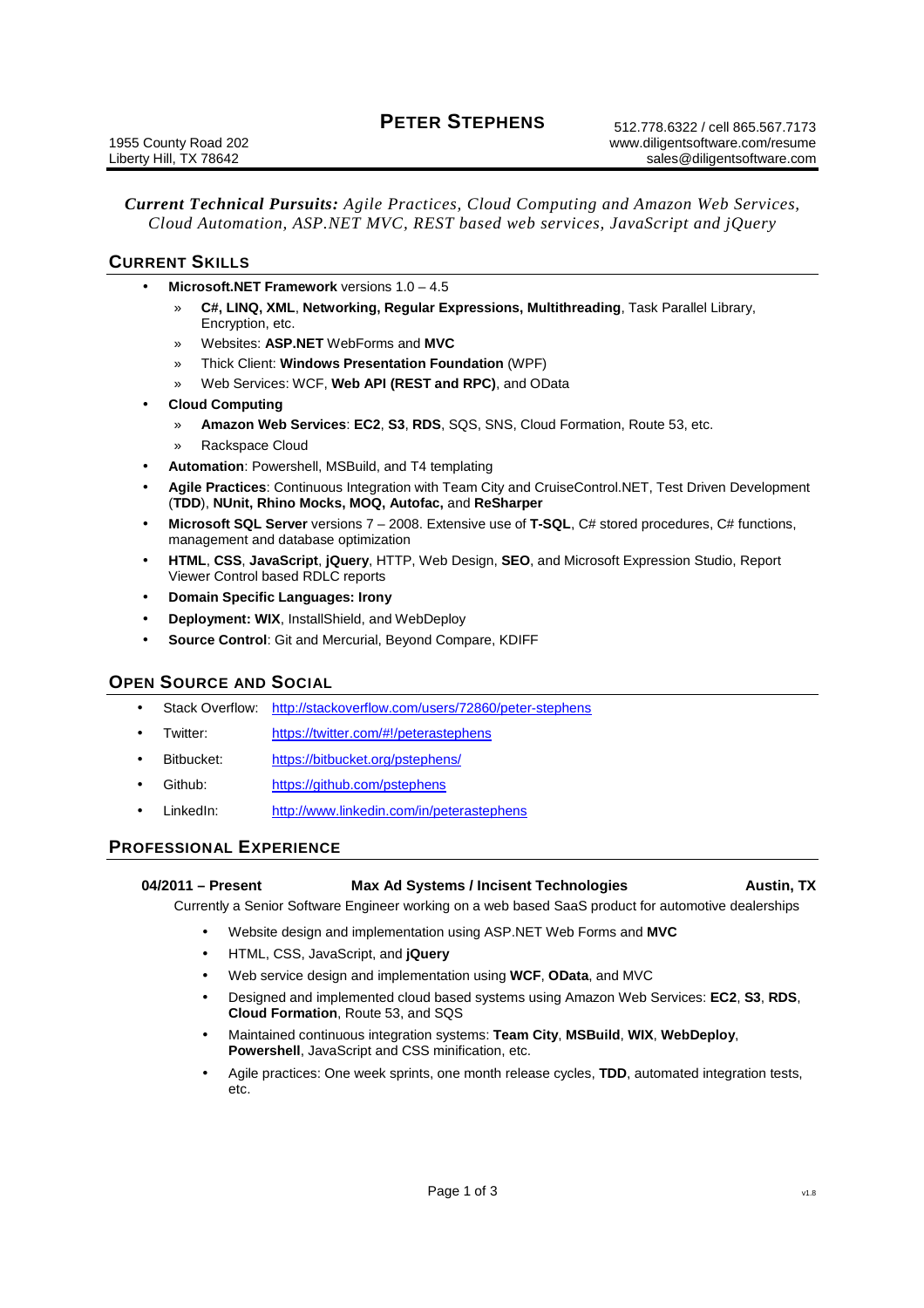# **PETER STEPHENS**

*(Continued)* 

## **10/2009 – 04/2011 Overwatch Tactical, LTD / Textron Systems Corp. Austin, TX**

Worked on the core product line as a contractor between Oct. '09 and Mar. '10 and as a Senior Software Engineer between Mar. '10 and Apr. '11

- Worked on an **agile** team using two week iterations, utilized test driven development
- Bridged new and legacy systems using various design patterns including dependency injection, factories, adapters, service locators, etc
- Used Visual Studio 2008 & 2010, Resharper, NUnit, Rhino Mocks, ClearCase and ClearQuest to perform daily responsibilities
- Worked with RDF, WPF, Windows Forms, and a broad range of other Microsoft.NET framework technologies

### **04/2009 – 10/2009 Qvinci Software (http://qvinci.com) San Marcos, TX**

Worked as a software developer for a company producing financial analysis and visualization software

- Wrote features and components for the flagship product Qvinci. Utilized **C#**, **WinForms**, and **QuickBooks** XML API (QBXML)
- Started the engineering prototypes for Qvinci's next generation product, Qvinci.web. Utilized **WPF**, **SQL Server 2008**, and ASP.NET **MVC**
- Agile practices: Implemented a **Continuous Integration** process using **CruiseControl.NET** and implemented unit tests in NUnit
- Implemented the installer using **InstallShield** and integrated it with the continuous integration system.

### **01/2009 – 04/2009 Diligent Software Liberty Hill, TX**

Owned a software consulting firm located in the Austin Metro area. This business is currently inactive

- Wrote **software** using **Microsoft .NET**, **C#**, and **Microsoft SQL Server 2005**
- Website design http://www.diligentsoftware.com
- Business card design http://www.diligentsoftware.com/buscard.pdf

### **04/2004 – 04/2009 Diligent Contractors, Inc. Temecula, CA**

**Owner** (50%) of a commercial door and glass construction company built from the ground up

- Wrote **software** to manage human resources, payroll, job costing, contract management, billing, and job estimation. Utilized **Visual Studio 2008**, **C# & Microsoft .NET framework**, **SQL Server 2005, T-SQL**, **ASP.NET, Windows Forms**, and **Microsoft Access 2007**.
- **Hired and trained** installation and administrative labor force
- Maintained **financial records** and accounts payable for company
- **Managed** installation crews on contracts ranging from \$5,000 to \$200,000
- Managed and performed **administrative tasks** such as payroll, insurance, sales tax, inventory, and purchasing
- Estimated job costs and wrote contract proposals
- **Maintained** computer systems in office including Windows 2003 Server and workstations
- Designed brochures, **artwork**, business cards and other marketing material for the company



**12/1994 – 04/2004 Visual Records Consulting, Inc. Temecula, CA**  Primary developer for a small custom software consulting company

- 
- Wrote **premium administration** software for the medical insurance industry
- Ported, maintained, and improved **health risk analysis** software for a health appraisal office of Kaiser Permanente hospital